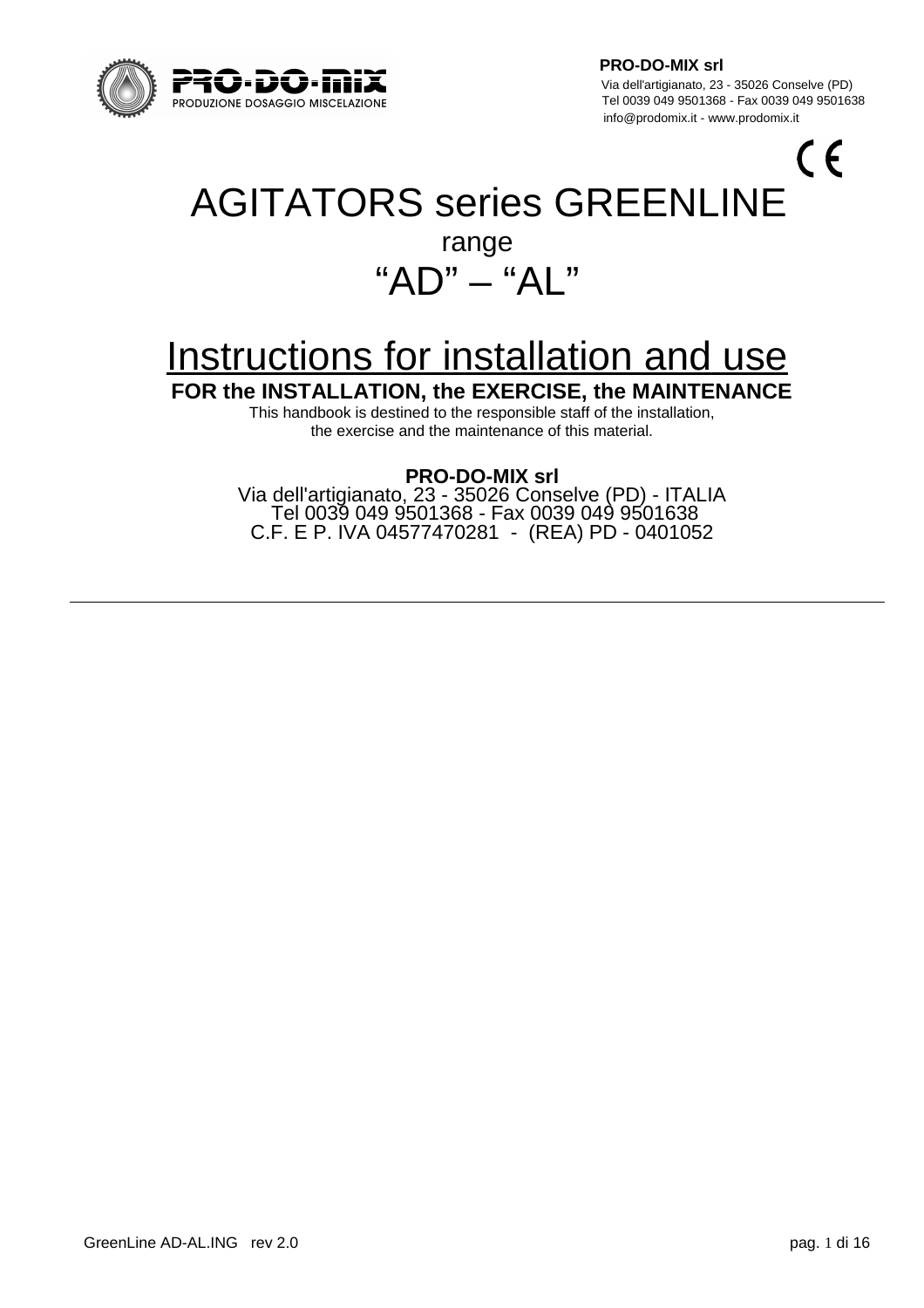

## **INDEX**

| 8 |  |  |  |  |  |
|---|--|--|--|--|--|
|   |  |  |  |  |  |
|   |  |  |  |  |  |
|   |  |  |  |  |  |
|   |  |  |  |  |  |
|   |  |  |  |  |  |
|   |  |  |  |  |  |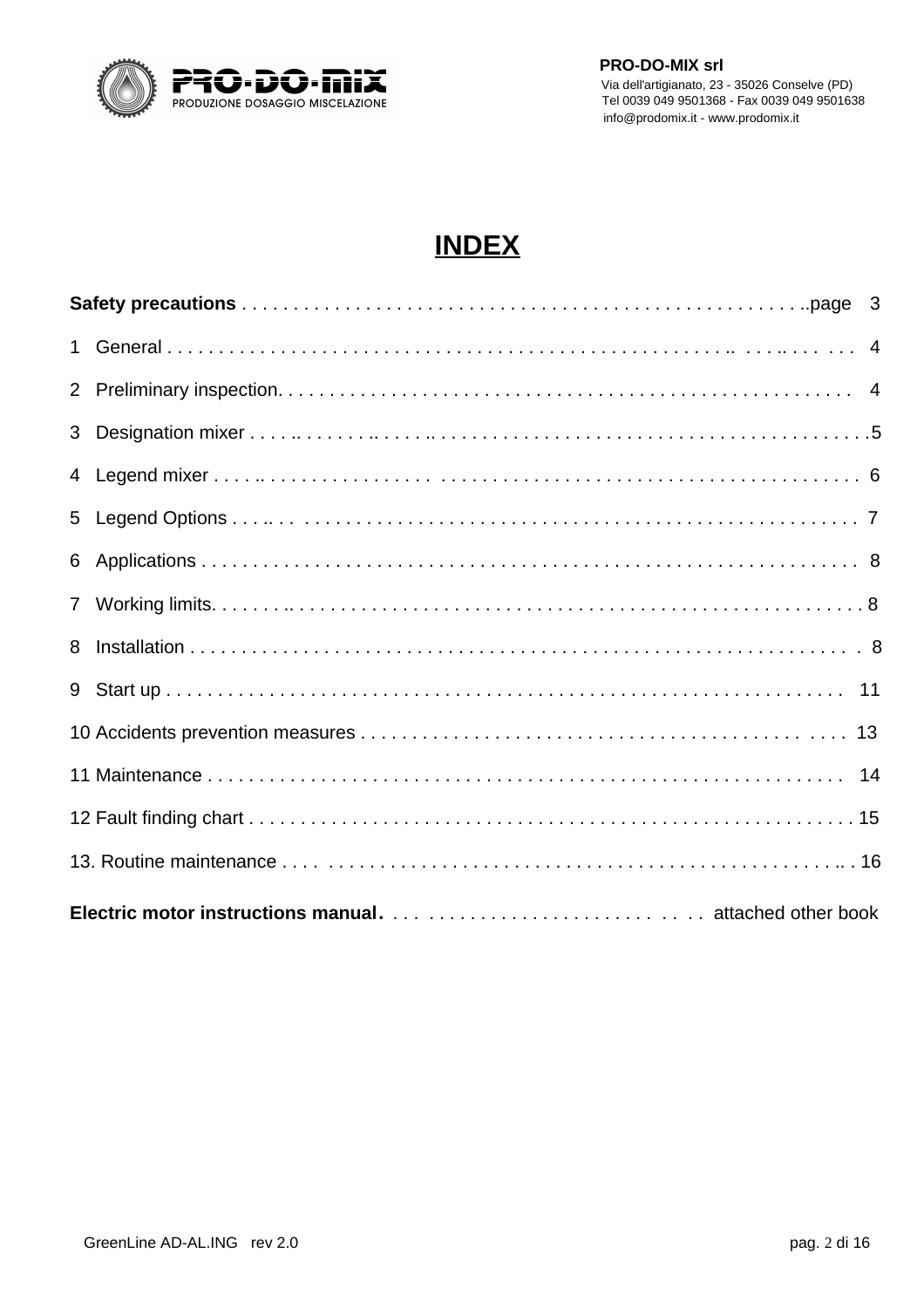

 **PRO-DO-MIX srl** Via dell'artigianato, 23 - 35026 Conselve (PD) Tel 0039 049 9501638 - Fax 0039 049 9501638 - Fax 0039 049 9501638 - Fax 0039 049 9501638 - Fax 0039 049 9501638 info@prodomix.it - www.prodomix.it

#### **SAFETY PRECAUTIONS**



The machine user must comply with the regulations indicated below to achieve the highest possible safety threshold.

Open or removed guards represent very dangerous safety hazards as this can cause injuries and cuts. The same goes for mechanical hand enclosures (robot).

Cover grilles, grid bars or cover grids are usually already fitted fastened at the time of supply. They can only be removed using tools. Machines featuring such devices must only be operated when these are mounted and fixed.

In the case of set-up overhauling, inspection and maintenance operations, power must always be interrupted to the motor by disconnecting of the phase leads (power leads)

If a machine requires other energy sources-pneumatic, hydraulic, steam or hot water- such supplies must also be interrupted or stopped and the pipes inside the machine must be restored to pressure zero.

Heated or cooled machine parts must be treated with special caution due to the risk of burns..

A machine that has been shut down by an emergency button must not be started again as soon as this button has been reset. The machine will only start again when the master switch is operated.

**Important : the emergency motor stop button should be placed close to the machine.**



**THE RUNNING IN CAVITATION, THAT IS WITH LIQUID LEVEL REACHING THE IMPELLER, IS FORBIDDEN IN ORDER TO AVOID MECHANICAL DAMAGES AND/OR COLLATERAL DAMAGES, BECOUSE OF THE HIGH FATIGUE STRENGTH OF THE AGITATOR. PLEASE PROVIDE A LEVEL SWITCH IN ORDER TO STOP THE AGITATOR WHEN**

**THE LIQUID LEVEL DOES NOT COVER THE PROPELLER SUFFICIENTLY.**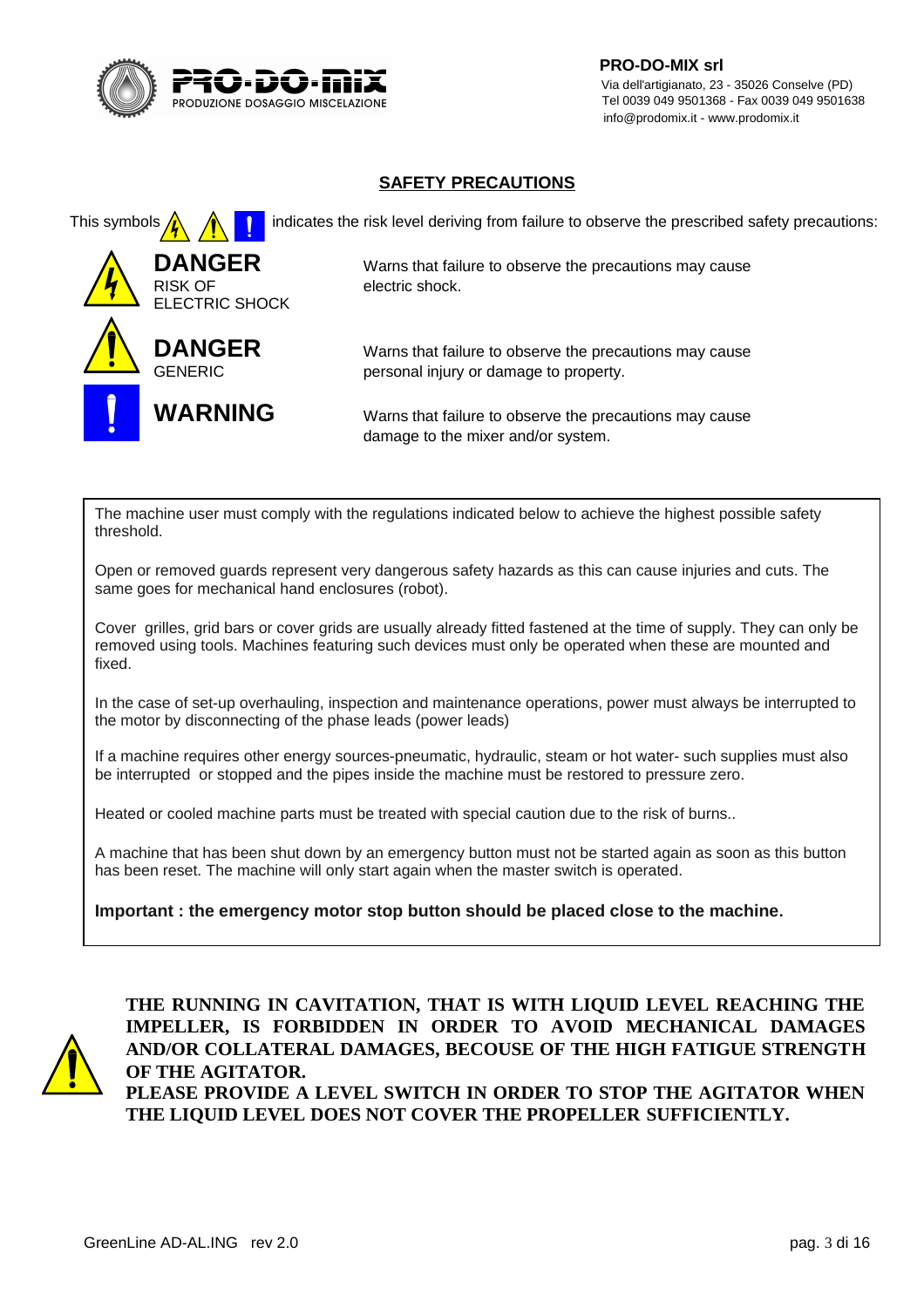

#### **1. General**

The purpose of this manual is to provide the necessary information for the installation, use and maintenance of the mixer.

The mixer is manufactured for an industrial purpose and it must be installed and operated only by qualified technicians who know applicable directives and accepted codes of good practice.

The user must read this manual and the enclosures before using the mixer.

Improper use could damage the mixer and cause the forfeiture of the warranty coverage.



**The mixer is NOT a "ready to use machine", but is a component part and it is a POTENTIALLY DANGEROUS device because it has rotating parts that could cause serious injury in case of contact with person or objects.**

**All the rotating parts of the mixer must be segregated in a way that makes impossible the contact with persons, animals or objects when the motor is energized.**

**The responsibility for final product safety and compliance with applicable directives rests with the manufacturer or the assembler who incorporate the mixer as component part. E' absolutely forbidden to put in service the agitator before that the machinery in which will come incorporated is declared in compliance with the enforced applicable norms of SAFETY.**

When asking our office for technical information or spare parts, please indicate the model identification and the construction number found on the nameplate.

The following instruction and warnings refer to the standard models with electric motor; for any variations or characteristics of special versions please refer also to the enclosures and to the sales contract.

For any instructions or situations not referred to in this manual or in the sales documentation, please contact our office.

#### **2. Preliminary inspection**

Upon delivery check the integrity of the packaging.

After unpacking the mixer make sure that no damage has occurred during shipping (check particularly the linearity of the long shaft). Should the mixer be damaged, write a report together with the carrier, or writing « materials acceptance with reservation » on the delivery note. Do not install the mixer and advise PRO-DO-MIX srlwithin 3 working days.

UNPACKING AND STORAGE

The packaging must be carefully examined on receipt in order to ensure that the contents have not sustained any obvious damage. Examine the contents and check them off against the delivery note.

The equipment is delivered in 2 packages, 1 packages for the shaft, 1 package for the propeller and the reducer gear (eventually equipped with the motor).

#### STORAGE PRECAUTIONS

Storage for less than six months:

Equipment shall preferably be stored in its original packaging, protected from adverse weather conditions end impacts, and not too near to vibrating devices as the resulting vibrations my cause wear on the bearings and mechanical mating faces.

Storage for more than six months : consult us.

#### Note

· The shaft should be stored horizontally.

· Any prolonged storage before or after use, in particular environmental conditions (humidity, salinity, vibrations or corrosion) shortens the guarantee application.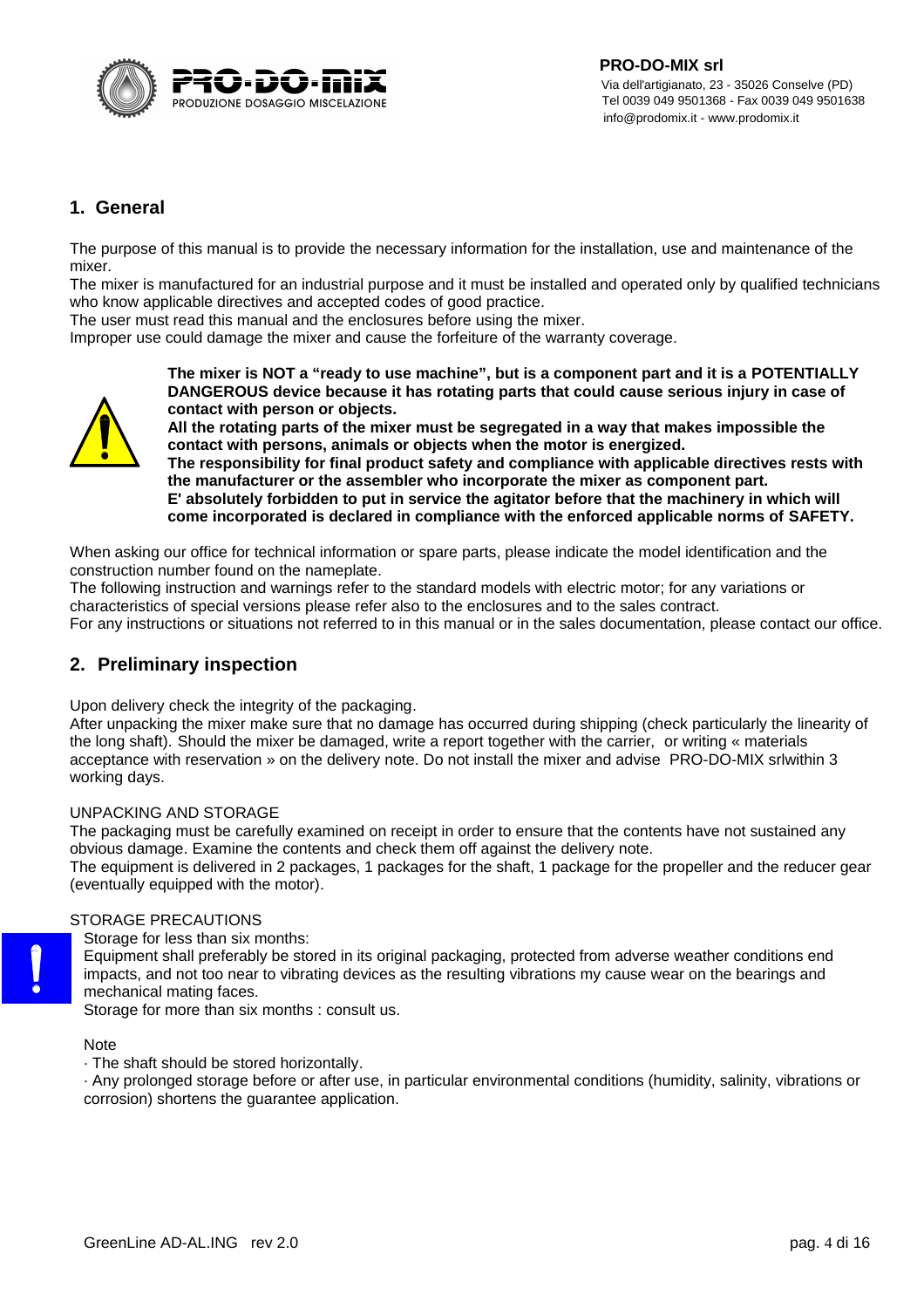

 Via dell'artigianato, 23 - 35026 Conselve (PD) Tel 0039 049 9501638<br>PRODUZIONE DOSAGGIO MISCELAZIONE CHE ANNO 1998 0200 0200 10039 049 9501368 - Fax 0039 049 9501638 info@prodomix.it - www.prodomix.it

#### **3. Designation of mixers**



| A                         | shaft        | м | motor                              |  |
|---------------------------|--------------|---|------------------------------------|--|
| ⌒<br>coupling sleeve<br>◡ |              |   | supporting lantern – house bearing |  |
| D                         | baseplate    |   | impeller                           |  |
| c<br>っ                    | tank support |   |                                    |  |

\*NLm = High liquid level  $*$  see technical data sheet

#### **Fig. 2.1 : Assembly drawing of agitator**

This manual is applicable to all the following models of mixers:

- **AD** Agitator with standard electric motor, equipped with a marine propeller, for atmospheric tank with top entry vertical mixer
- **AL** Agitator with standard electric motor without reducer, with supportino lantern, equipped with a marine propeller, or a low c<sub>x</sub> special design profiled impeller 3PM-0134, for tank atmospheric with top entry.

Accordingly to the accessories installed, the code of the agitator will be designed adding one or more letters as below :

EXAMPLE : The agitator code **ALH.15161.S.120/MB** designates a agitator for tank with top entry, with lantern, equipped with a marine propeller diam. 160 mm., single phase electric motor, s.s. Aisi 316L for shaft and propeller, 1200 mm. shaft length and equipped with square baseplate.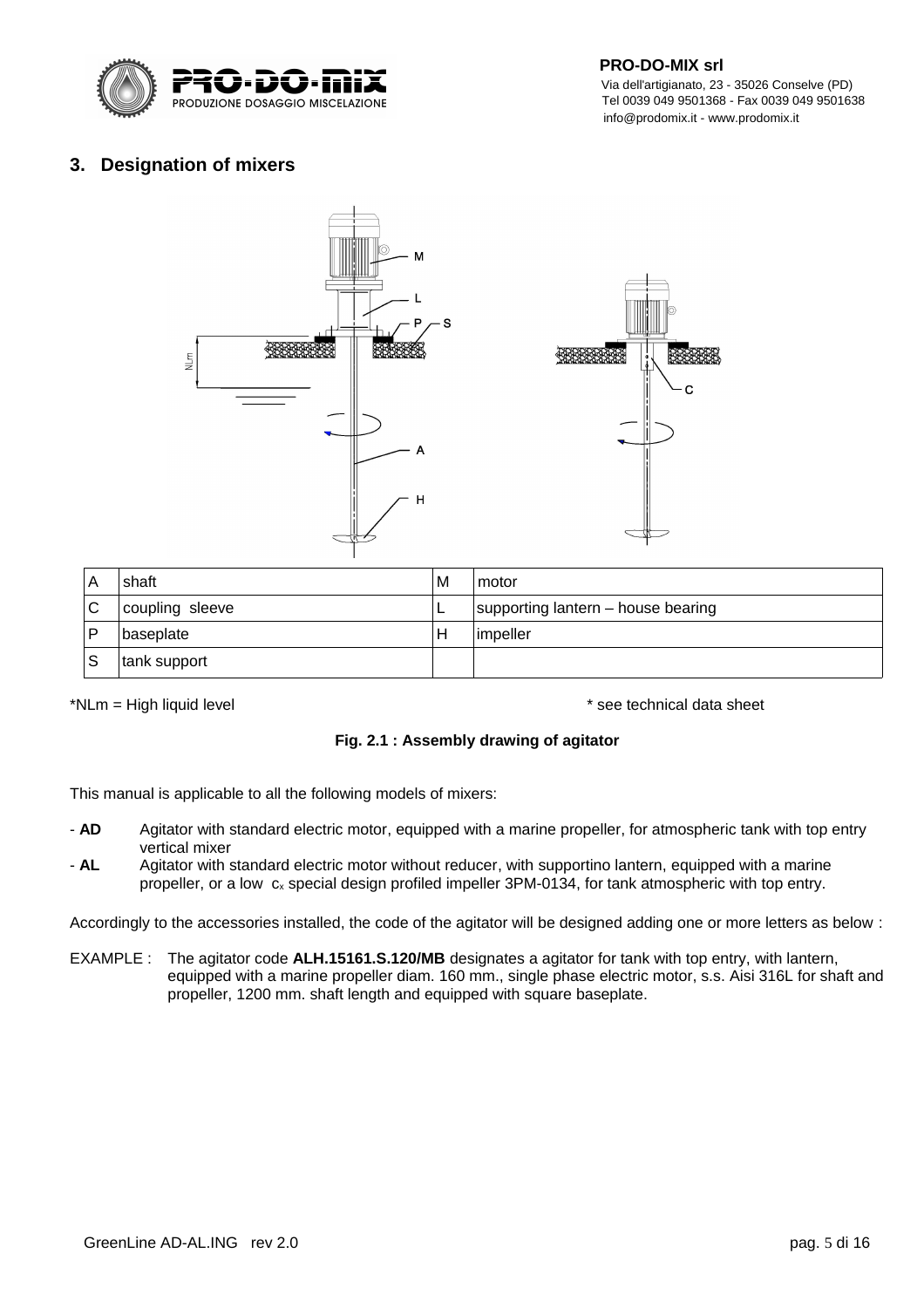

 Via dell'artigianato, 23 - 35026 Conselve (PD) Tel 0039 049 9501368 - Fax 0039 049 9501638 info@prodomix.it - www.prodomix.it

#### **4. Legend of mixers**

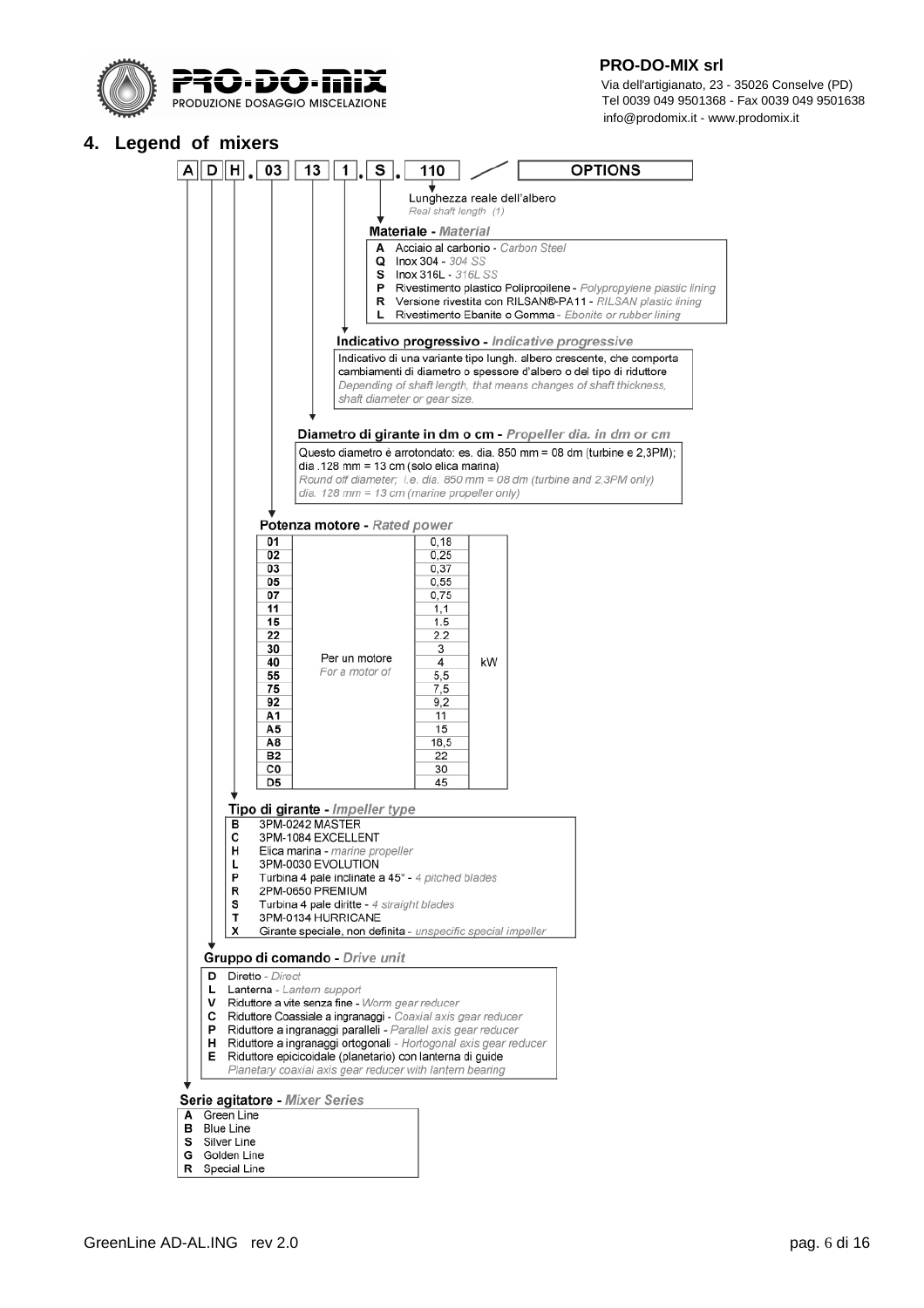

 Via dell'artigianato, 23 - 35026 Conselve (PD) Tel 0039 049 9501638<br>PRODUZIONE DOSAGGIO MISCELAZIONE CHE ANNO 1998 0200 0200 100 Tel 0039 049 9501368 - Fax 0039 049 9501638 info@prodomix.it - www.prodomix.it

#### **5 Legend options**



A M

P

 $\mathsf R$ 

S

buit-in motor ( ACC, ACP, ACR, ACT types)

Resistenza di riscaldamento - heating resistance

Motore monofase - one phase el. motor

Tettuccio parapioggia - rain cap

Motore IEC in ghisa (tipi AD e AL) - standard with cast iron IEC motor (AD, AL types)

Sonde CPT o sonde bimetalliche Klicson - CPT thermistors or bi-metallic element Klicson probes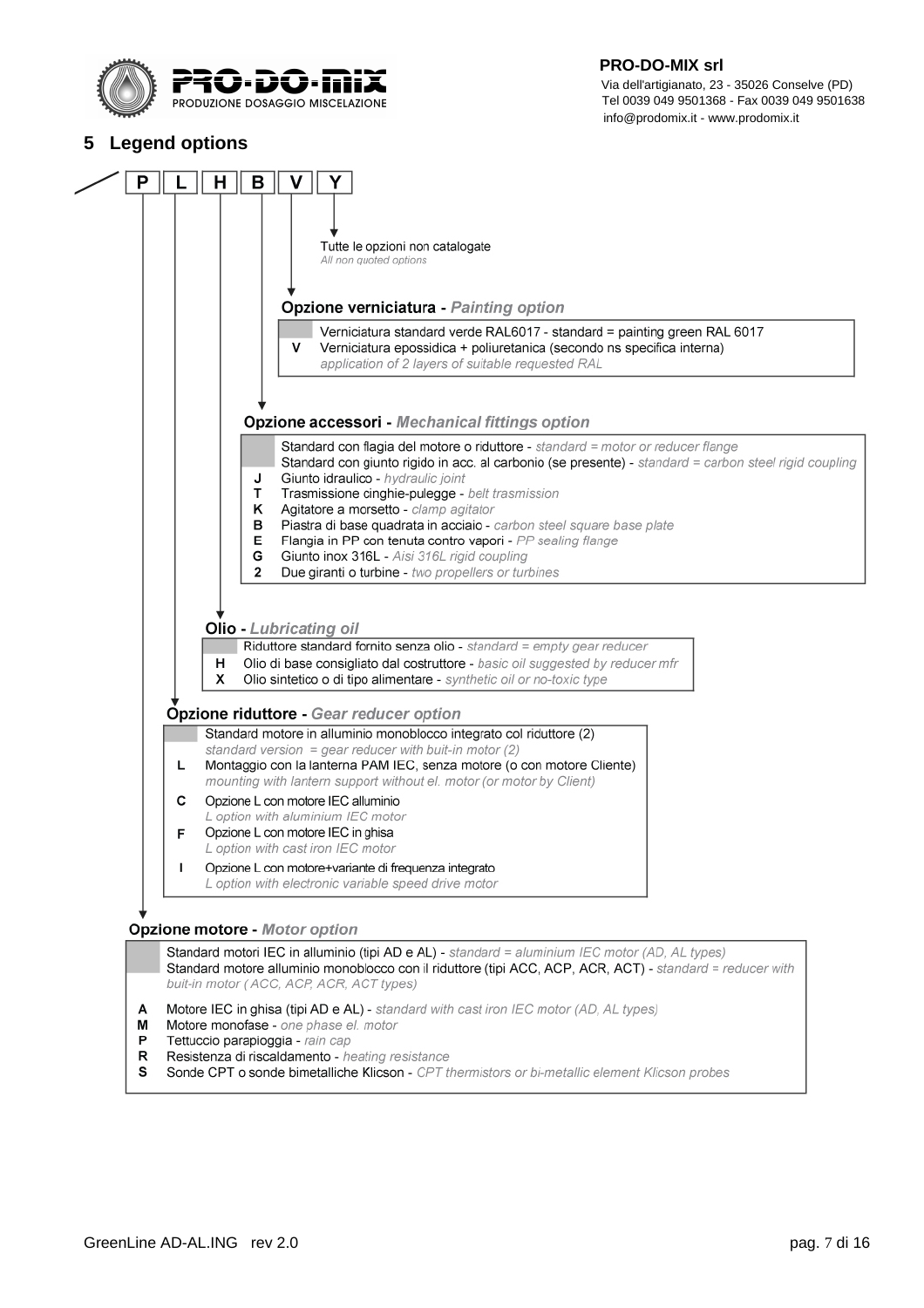

#### **6. Applications**

The mixer is designed for mixing the fluid with the characteristics (installation, fluid typology, density, viscosity, temperature, etc.) specified in the contractual documents (ec. order confirmation). In lack of these specifications is up to the installator the check about the mixer compatibility (ec. materials, gasket, etc.) with the exercise.



**To mix fluids other than specified in the contractual documents or to operate under different conditions other than specified in the contractual documents, may cause damage to the mixer and / or injury to persons.**

#### **7. Working limits**

If not differently specified in the sales documents and certificates: the following data and limits will be respected:

- 
- The mixer is not suitable for dangerous or flammable fluids and it is not intended for use in potentially explosive atmospheres.
- o Minimum and maximum working pressure: ATMOSPHERIC
- o Fluid to be mixed : see what specified in order, S.G. max.1,1 kg/dm<sup>3</sup>, viscosity max.100 cP (if no otherwise specified)
- o Minimum and maximum temperature of mixed fluid:  $0 80^{\circ}$ C (max45<sup>o</sup>C with lining)
- o **NEVER run with propeller in cavitation (emptying and filling of the vessel) : danger to break off the shaft**
- o **NEVER drive the mixer by means of inverter before setting the points of the first rotational critical speed : danger to break off the equipment**
- o Minimum and maximum ambient temperature: 0 40 °C
- o Maximum altitude of installation: 1.000 m above mean sea level
- o Maximum number of starts per hour :

| Power until 5,5 kW | Power until 15 kW | Power superior with 15 kW |
|--------------------|-------------------|---------------------------|
|                    | ᅩ                 | --                        |

#### **8. Installazione**



#### o **8.1 Handling**

The mixer must be handled with care using suitable hoisting equipment.

For lifting the mixer do not use fragile parts (motor terminal box, hand-wheel or motor cap, etc.) **and also do not use lifting lugs eventually installed on motor,** because the scope of such lifting lug, if present, is to lift the single component and not the mixer.

Do not use the mixer shaft, if the shaft is bended it can cause vibrations and malfunction.

The best way for lifting the mixer is to wrap up appropriately the motor, the reducer or the lantern if present, avoiding to bend the shaft.

If the shaft and other parts are lined with plastic lining Abcite or PP, these protections are very delicate and can be damaged very easily, for this reason remove the protective devices only when the mixer is placed on site.

#### o **8.2 Operating position**

The mixers type AD and AL are usually installed in a vertical position, with the motor upward, on the top of a tank or vessel. When the vessel is cylindrical, the baffles at the vessel wall are necessary.

#### **They can be three or four following the design of the agitator impeller. Three baffles at 120° if the impeller has 3 blades, four baffles at 90° if the impeller has 4 or 2 blades.**

The suggested characteristics are :

Width : T/10, where T is the vessel diameter.

In the case the baffles are distant from the wall, provide a clearance of 2% referring the vessel and a width of baffles of 8%.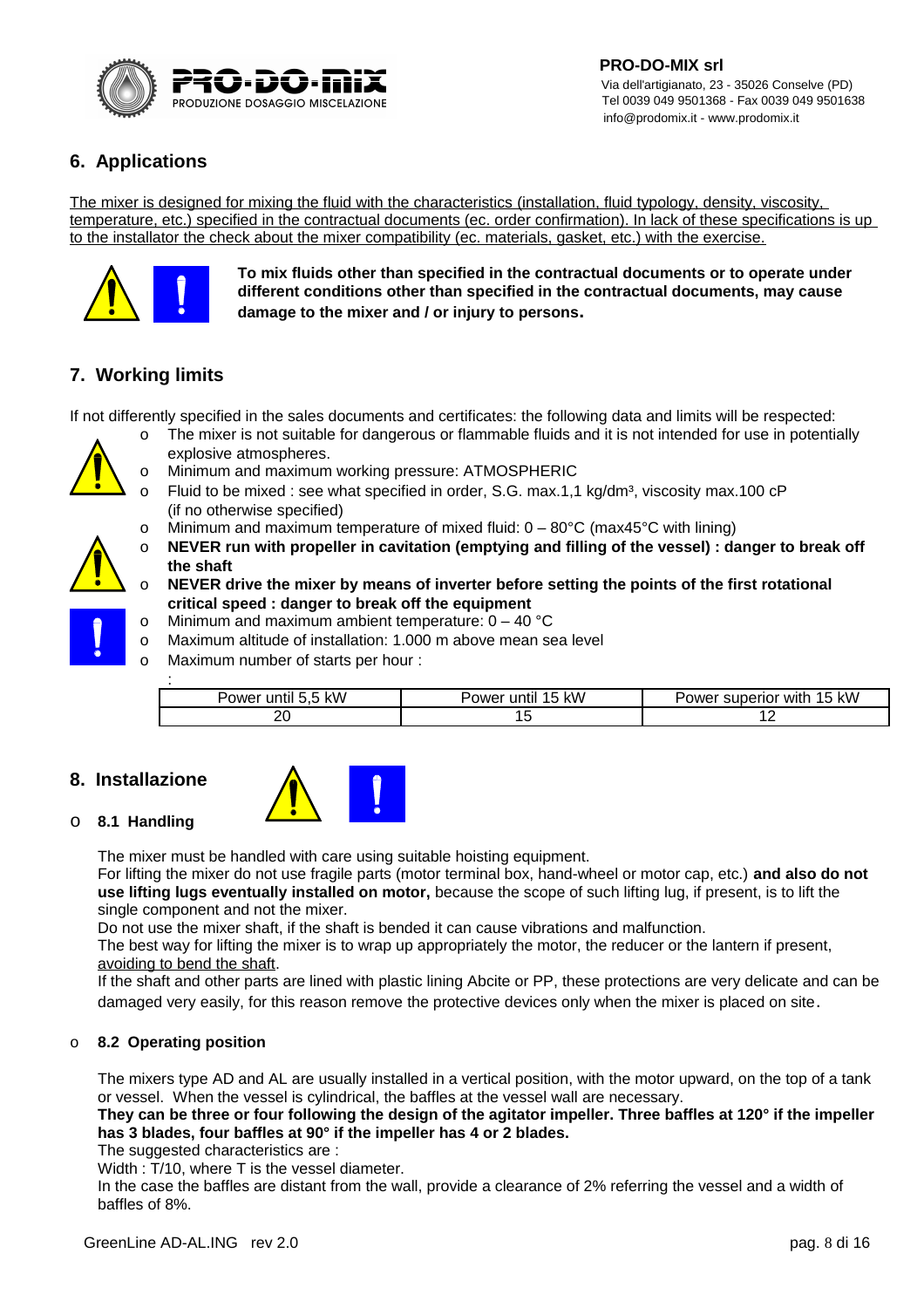

With solid suspension or solid dissolution as mixing purpose, the baffles off the wall are preferred.

Height : the same of the maximum liquid level, usually until the vessel bottom except in the case of presence of solids in suspension (100 mm about off the bottom)



Exemple : for tank of 3 m de diameter les baffles will have the width of 0,30 m or 0,24 m et will be clear of the wall 0,06 m.

#### o **8.3 Positioning**

Before installing the mixer it is necessary to verify the following points:

- The space available around and on the top of the tank / vessel, taking into consideration the shaft length and the space required for the motor cooling.
- The stiffness and the dimensioning of the support structure, considering the static and dynamic loads. The mixer must not be subject to oscillations or vibrations in operation.
- For outdoor installations it is recommended the use of the rain canopy over the motor.
- The dimension of the tank openings for the introduction of the impellers, guide bearings, etc.

#### o **8.4 Fixing**

The mixer must be securely fixed to the relative support by bolts, clamp or any other appropriate device. The bolts must be always the maximum size permitted by the hole of the connection device.

The impellers, and all the other accessories must be securely fixed taking into consideration the parts that are marked for a proper fitting.

It is mandatory to check the shaft be vertical and that shaft can rotate without any friction against fixed parts of the vessel or its accessories.

**We strongly suggest to block all screwing devices with a no-permanent locking like LOCTITE 242® Threadlocker or similar, buyable near all the blacksmith shops, against the unlocking of the screw during the exercise, also in presence of vibrations, without any problem during the disassembling phase of the maintenance.**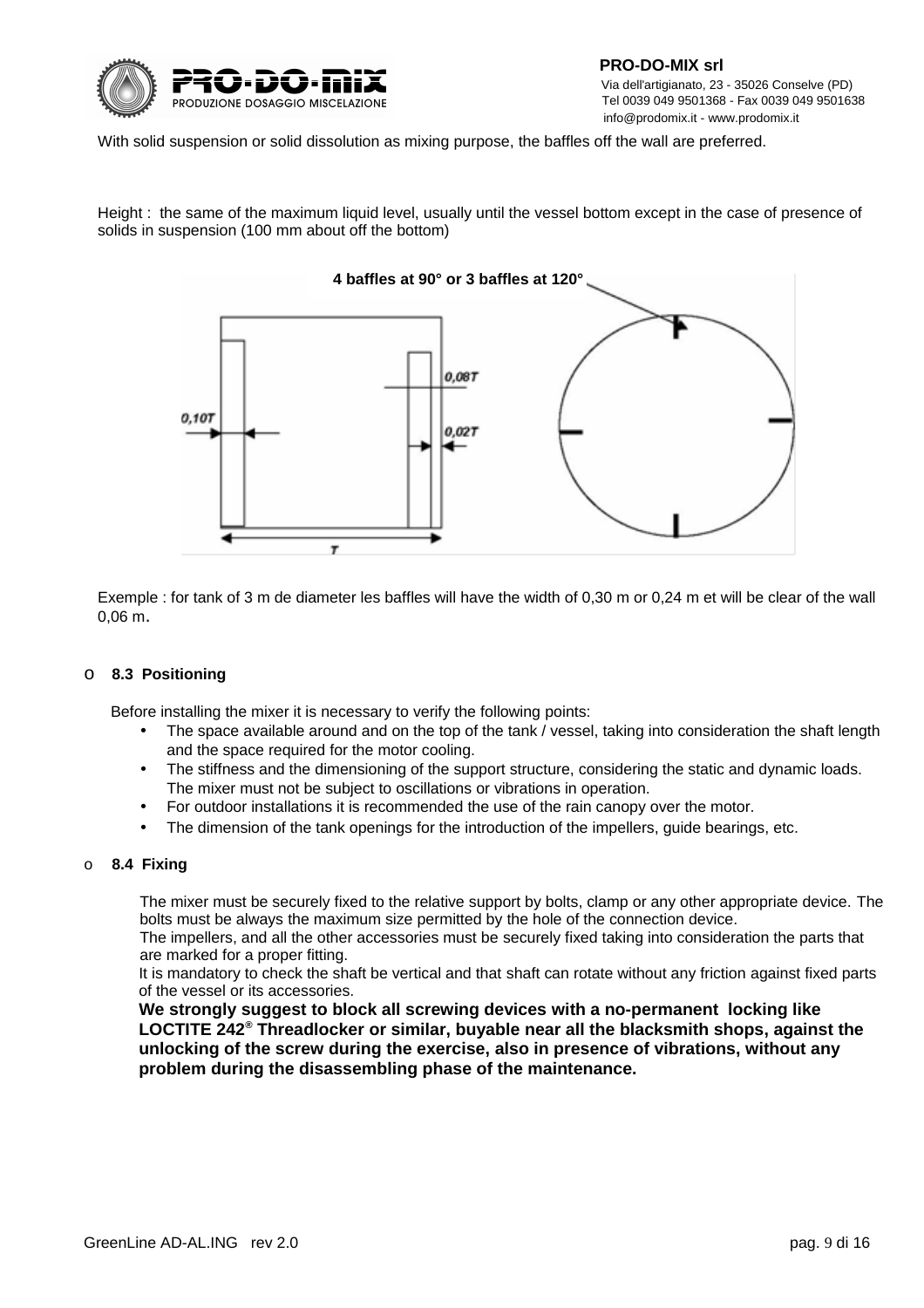

The screwing torque we suggest, are :

|                                        | this table is applicable to attaching assemblies in class<br>6.8 (ec. screws in stainless steel) | this table is applicable to attaching assemblies in class 8.8<br>(ec. screws in carbon steel) |                     |  |
|----------------------------------------|--------------------------------------------------------------------------------------------------|-----------------------------------------------------------------------------------------------|---------------------|--|
| <b>Dimensions</b><br>Tightening torque |                                                                                                  | Dimensioni                                                                                    | Coppia di Serraggio |  |
| M6                                     | 7 m.N                                                                                            | M6                                                                                            | $10 \text{ m}$ .N   |  |
| M8                                     | $17 \text{ m}$ .N                                                                                | M8                                                                                            | $23 \text{ m}$ .N   |  |
| M10<br>35 m.N                          |                                                                                                  | M10                                                                                           | 47 m.N              |  |
| M12                                    | 60 m.N                                                                                           | M12                                                                                           | 81 m.N              |  |
| M14                                    | 96 m.N                                                                                           | M14                                                                                           | 130 m.N             |  |
| M16                                    | 146 m.N                                                                                          | M16                                                                                           | 195 m.N             |  |
| M18<br>200 m.N<br>M20<br>290 m.N       |                                                                                                  | M18                                                                                           | 265 m.N             |  |
|                                        |                                                                                                  | M20                                                                                           | 380 m.N             |  |

#### **Some important notes on bolt tightening**

#### - **How to tighten a screw**



These brief notes will refer to tightening screws required to develop a pre-established tension. It is well know this result can be achieved using the many and various tools made for controlled tightening. Less well know are the implications resulting from the use of these tools and the condition of the screws used. Experience teaches how screws tightening is not always done accurately even using suitable tools designed specifically for that purpose. Often a number of simple operations, necessary for correct tightening , go ignored. To ensure these receive due attention, we shall start from the point that is at the very bottom of the problem – tightening tension.

#### - **Tightening tension**

The duration of screw connections is mainly determined by whosoever does the tightening and to a much lesser extent by the screw designer or manufacture. Of course, the safety of a connection increases if the design is good and the screw is of good quality. Figures go to show however that it is insufficient tightening or over-tightening that mainly go to determine the quality of a connection - to a greater or lesser extent according to how severe the conditions of use are. It follows that to ensure a connection lasts as long as possible, the screw must be correctly preloaded so as to reduce to the utmost the difference between maximum and minimum operating stress. The diagram below shows "deformation forces" produced on a screw connection and relevant effects: the application of a preload causes the screw to lengthen and, at the same time, the coupled parts to shorten. The work load is partially distributed on the screw and partially absorbed by relaxation of the parts themselves.

| Preload       | Workload, kg     | tension range | No. of supported |
|---------------|------------------|---------------|------------------|
| on screws, kg |                  | kq            | cycles           |
| 650           | from 0 to $4200$ | 3.550         | 5.950            |
| 2.700         | from 0 to $4200$ | 1.500         | 35,900           |
| 3.300         | from 0 to $4200$ | 900           | 214,500          |
| 3.800         | from 0 to $4200$ | 400           | to 20,000,000    |
|               |                  |               | test interrupted |

#### o **Controlled tightening operations**

 Numerous system exist for tightening at pre-established values. The most simple and effective is the use of spanners or torque meter screwdrivers, with the aid of torque amplifiers in case higher value are required than the strength of the operator permits. The tension conveyed to the screw during controlled tightening is nevertheless conditioned by the "friction force" produced both between the threads of the screw and nut (or threaded hole) are between the screw head (degree of finish, surface treatment) and the tightening speed.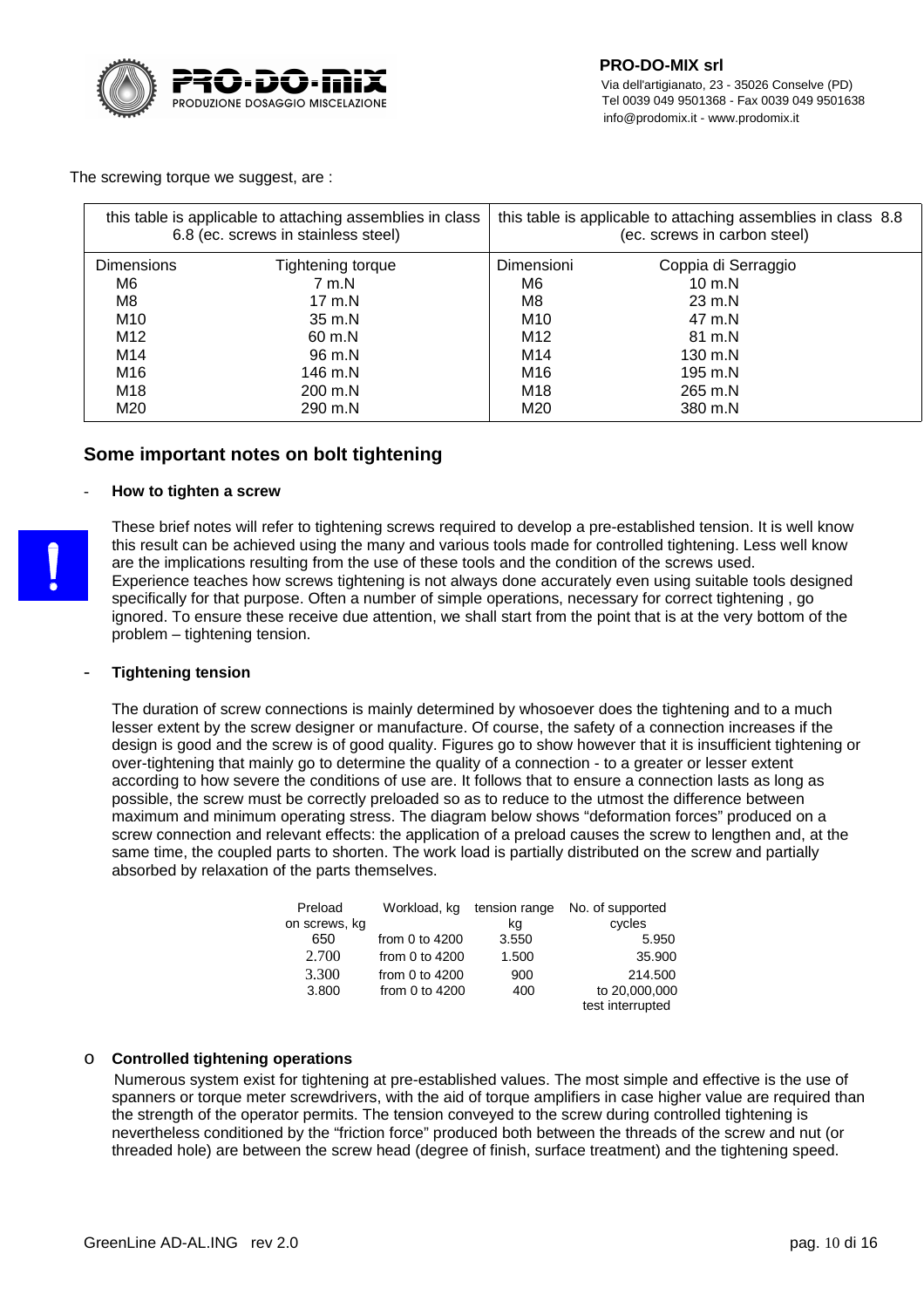

 Via dell'artigianato, 23 - 35026 Conselve (PD) Tel 0039 049 9501368 - Fax 0039 049 9501638 info@prodomix.it - www.prodomix.it

#### o **Friction forces**

 Special studies carried out have made it possible to ascertain that, in extreme case , only 10% of the torque produced by the operator is conveyed to the screw, while the remaining 90% is absorbed by friction. In the case of screw with a thin lubrication covering, as supplied by most manufactures, the friction coefficient is 0.14'. This drops to 0.10 for cadmium plated screws and rises to over 0.2 for non-lubricated screws. The torque wrench settings for the different classes of nuts and bolts shown on the following pages have been calculated taking into account 0.10 and 0.14 friction coefficients. No relation can be provided here, not even approximate, between these torques and others resulting from different friction coefficients because very complicated calculations are required to determine these.

#### o **Tightening speed**

We have already spoken of the effect of tightening speed on the friction coefficient value. Slow tightening increases this while fast tightening reduces it. Test carried out on M10 screws class 10.9 slightly lubricated, have shown for example:

| Rpm  | friction coefficient |
|------|----------------------|
| 0.2  | 0.186                |
| 3.3  | 0.46                 |
| 36.0 | 0.26                 |
|      |                      |

In the first case, an 8% reduced tension is produced, while in the third case, this is 4% above the optimum value obtained by applying a speed of 3.3 rpm, considered in the intermediate case, that in fact corresponds to a 90° angle in 4-5 second. It is therefore absolutely vital that the operator adapt to this speed with a constant and continuous action an that on reaching 75% of the necessary value the action be slowed down at the limit of 2 angle degrees per second, as provided by ISO 7355 standards relating to the use of dynamometric wrenches. All the conditions will thus be complied with considered in calculating the torque wrench setting and consequently the tightening tension, a vital characteristic of the connection. This will be equivalent to or in any case very close to that of the project.

#### o **Angular tightening**

Correct tightening can also be achieved by measuring the screw rotation angle after pre-tightening at low values with a dynamometric wrench. This method provides a degree of precision higher than that explained previously because it is in no way affected by general friction forces, screw condition and tightening speed. It does however have its limits inasmuch as the angular values must in all cases of use be predetermined by the designer of the connection as the depend on the elastic characteristics of the connected elements, on their size and on the quality of the screw. use is prevalent in the automotive industry. Angular tightening is done using a goniometric instrument. In the specific case of tightening agitator shaft coupling screws or blade hubs, tightening with a dynamometric wrench is more than enough, after making sure there are no undesired solid particles on the surface to be joined together, checking the screw material and that the threads are adequately lubricated.

#### **9. Start-up**

#### o **9.1 Electrical connections**



**Before starting work on the mixer, make sure that the electricity supply has been switched off and that it cannot be accidentally switched on. Ground the mixer before making any other connection.**

**We recommend that a high sensitivity differential switch (30 mA) be installed as extra protection against lethal electric shocks in the event of faulty grounding. Make sure that the rated voltage corresponds to the supply voltage**

Connect the mixer to the mains using a multiple-pole switch or other device ensuring multiple-pole disconnection (interruption of all the supply wires) from the mains, with a contact separation of at least 3 mm. Remove the terminal board cover by first removing the screws.

Carry out the connections as indicated on the back of the terminal board cover and as shown in the specific figure of the motor manual.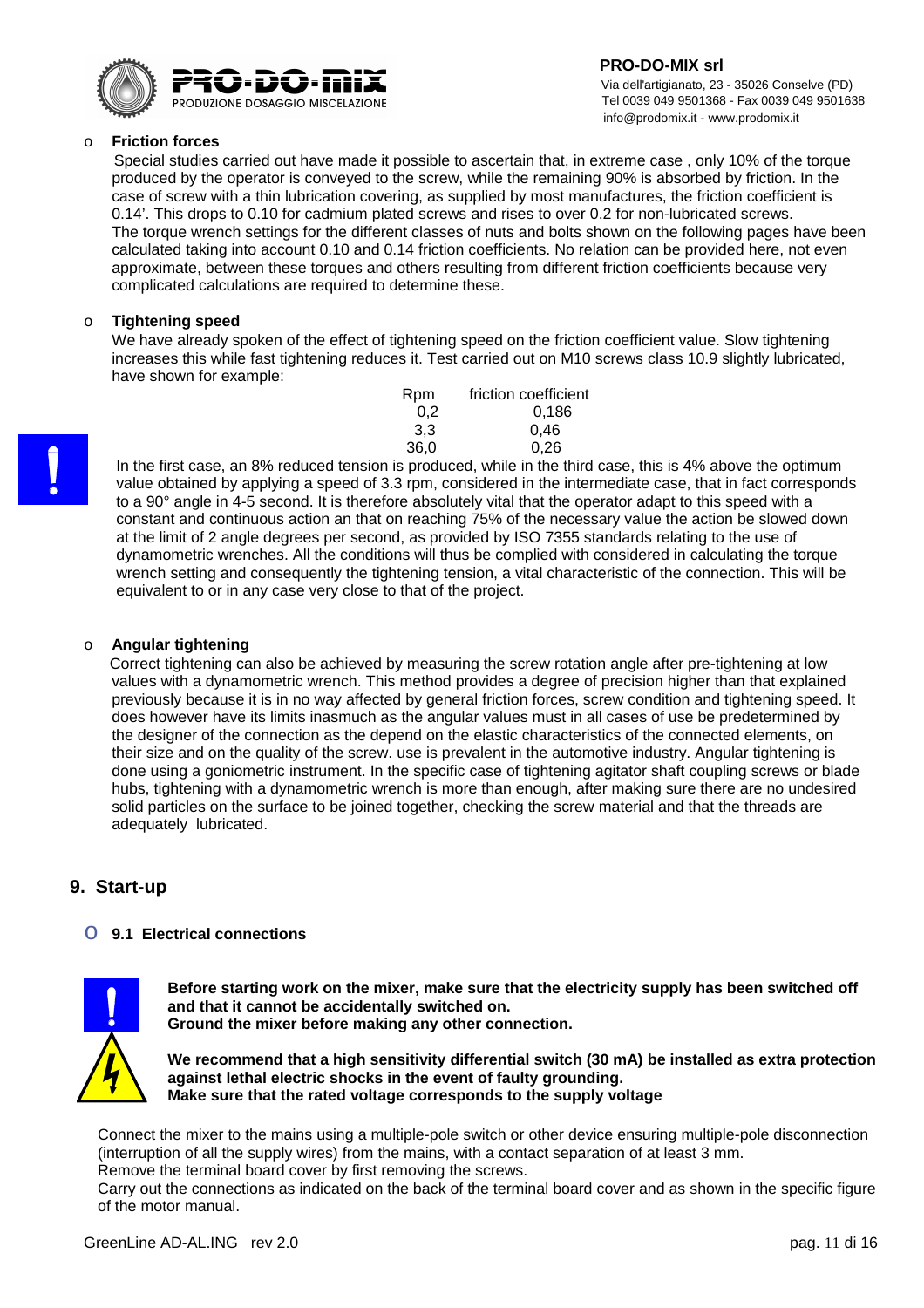

 Via dell'artigianato, 23 - 35026 Conselve (PD) Tel 0039 049 9501368 - Fax 0039 049 9501638 info@prodomix.it - www.prodomix.it

The electric motor supply must be equipped by the user with a magneto-thermal switch or magnetic starter with overload and under voltage protection, a thermal relay and fuses installed upstream.

The overload relay must be set to the rated motor current value .

**WARNING** : don't forget to branch the ground terminal of the motor (PE) (fig. 9.1) to the grounding line.



#### o **9.2 Checking the Direction of Rotation**

The direction of rotation may be checked before the tank / vessel is filled with the fluid to be mixed , provided it is run for very short starts only.

The mixer must not be run until the tank / vessel is filled with liquid.



Continuous dry running (if not stated in the sales documents) can damage the eventual mechanical seal or bend the shaft.

The mixer must not be started (if not stated in the sales documents) if the impeller is immersed in sediments.

Usually the direction of rotation is clockwise when facing the mixer from the motor side, however the correct direction of rotation is shown by an arrow on the mixer.

If necessary reverse the direction of rotation by interchanging any two of the incoming supply wires. (only for threephase electric motor. For other motors read the relevant manual)

#### o **9.3 Controls**

Before starting up the mixer it is necessary to verify also the following points:

- o Check that all the screws and bolts are tightened.
- o Check that all the rotating parts are not accessible and all the relevant protections are properly installed.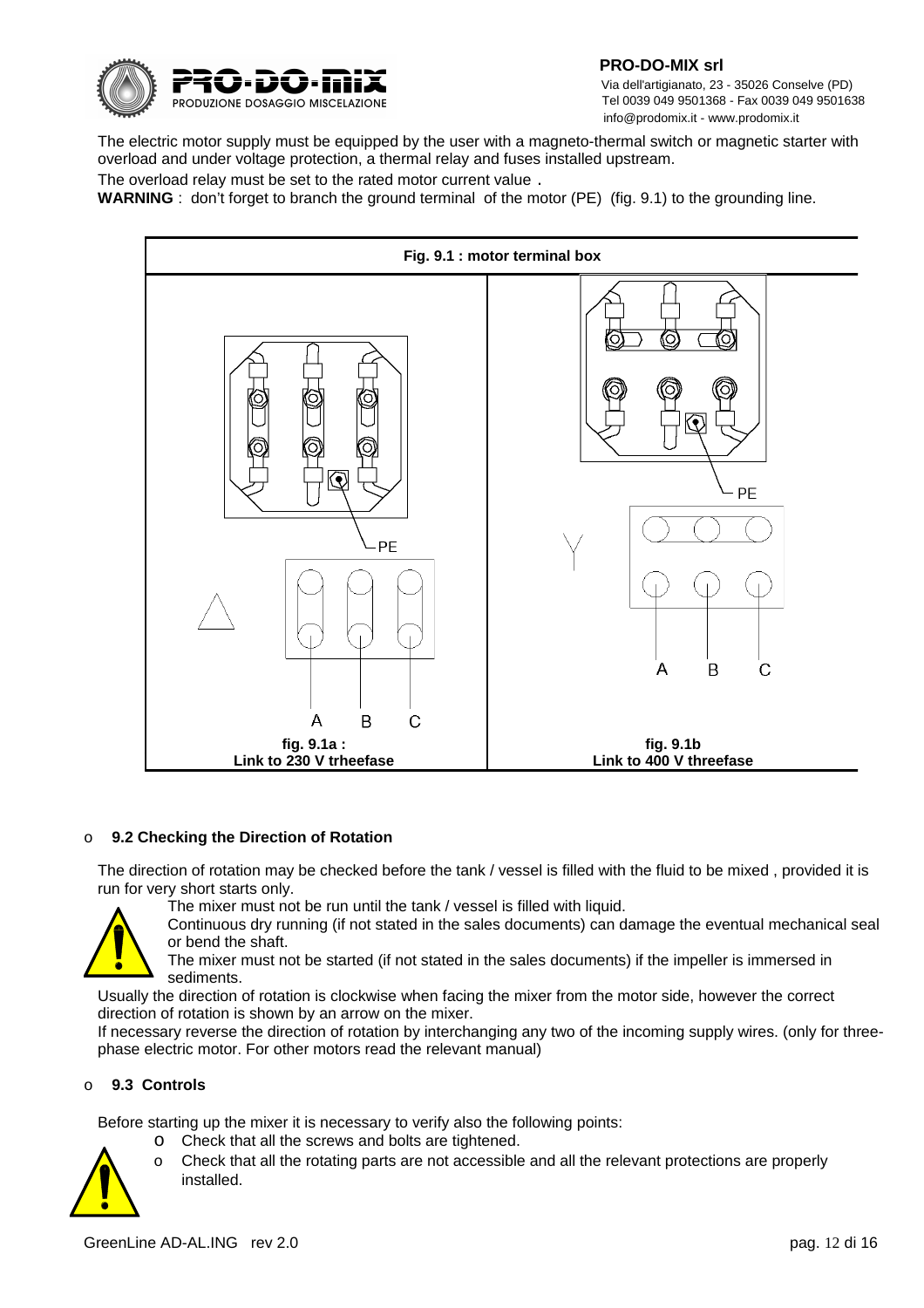

 Via dell'artigianato, 23 - 35026 Conselve (PD) Tel 0039 049 9501368 - Fax 0039 049 9501638 info@prodomix.it - www.prodomix.it

- o Check that the mixer do not produce "strange" noise. Otherwise stop it immediately. Before restart identify the cause of the noise.
- o Check that the mixer do not produce evident vibration or oscillation. Otherwise stop it immediately. Before restart identify the cause of the problem.
- o Measure the voltage at the motor terminals and compare it with the rated value on the motor nameplate.
- o Measure the absorbed current of the motor for each phase and compare it with the rated value on the motor name-plate. **The motor must never be overloaded.**

#### **10. Accidents prevention measures**

#### o **10.1 Important**

- o Press the button "**EMERGENCY STOP**" every time you find in a dangerous situation (this button cannot be provided on the agitator by the manufacturer, so it must be installed close to the machine by the installer or the End User itself).
	- o Before executing every type of operation in the dangerous areas :
		- turn the main switch in position "0" and block it
		- put on control panel the warning notice "**OFF FOR MAINTENANCE**"
	- o In any case avoid every maintenance operation when the agitator is working and avoid the tampering of parts of the agitator.
	- o All the reparations, especially the ones related with the electrical parts, have to be executed only by specialised staff.
	- o **NEVER** use the safety devices for different reasons than the ones they are made for.
	- o Make sure periodically that the safety devices are efficient
	- o Every person who works on the agitator must be learned about the safety devices assembled on it, if any (depending on the size of agitator) and about their correct use.
	- o **NEVER MODIFY OR TAMPER WITH THE SAFETY DEVICES**;
	- o PRO-DO-MIX srlcompany is not responsible for the operations of modification or tampering made by not qualified staff

#### o **10.2 Checks, verifications and dispositions**

Check periodically the condition of :

- O IMPELLER-SHAFT
- O RIGID COUPLING-AGITATOR SHAFT
- O TANK AGITATOR FLANGE

#### **Verify always the correct grounding of the machine carpentry**

- o On every inspection-door presents on the vessel, on which the agitator is assembled, place a protection net in order to avoid contacts of persons or object with the inner rotating parts.
- o **Vessels should be fitted with warning signs calling attention to the presence of moving parts.**
- ATTENTION : during the employ of agitators is absolutely necessary to be very careful not to disperse the fluids in the surrounding environment; some of them could be toxic or at least dangerous.
- o Consult the technical staff of the PRO-DO-MIX srl in order to choose the correct installation of your agitator and whatever could be necessary for a long life of the machine and to obtain the maximum safety in the use of it.
- o **Pay attention to the tightening of the bolts, nut and screws of the agitator. Check them well at the starting and then periodically, because if the impellers or the coupling work loose, it may be generated serious mechanical damages as a consequence.**
- o **Tight the nuts with a dynamometric key, set to the appropriate torque depending on the nuts supplied with the agitator with self locked ones. Reduce the friction coefficient between nut and bolt. We suggest to fix the nut or bolt by means of chemical pastes to increase the locking trend between screwing parts, if the paste is compatible with the process fluid, obviously.**

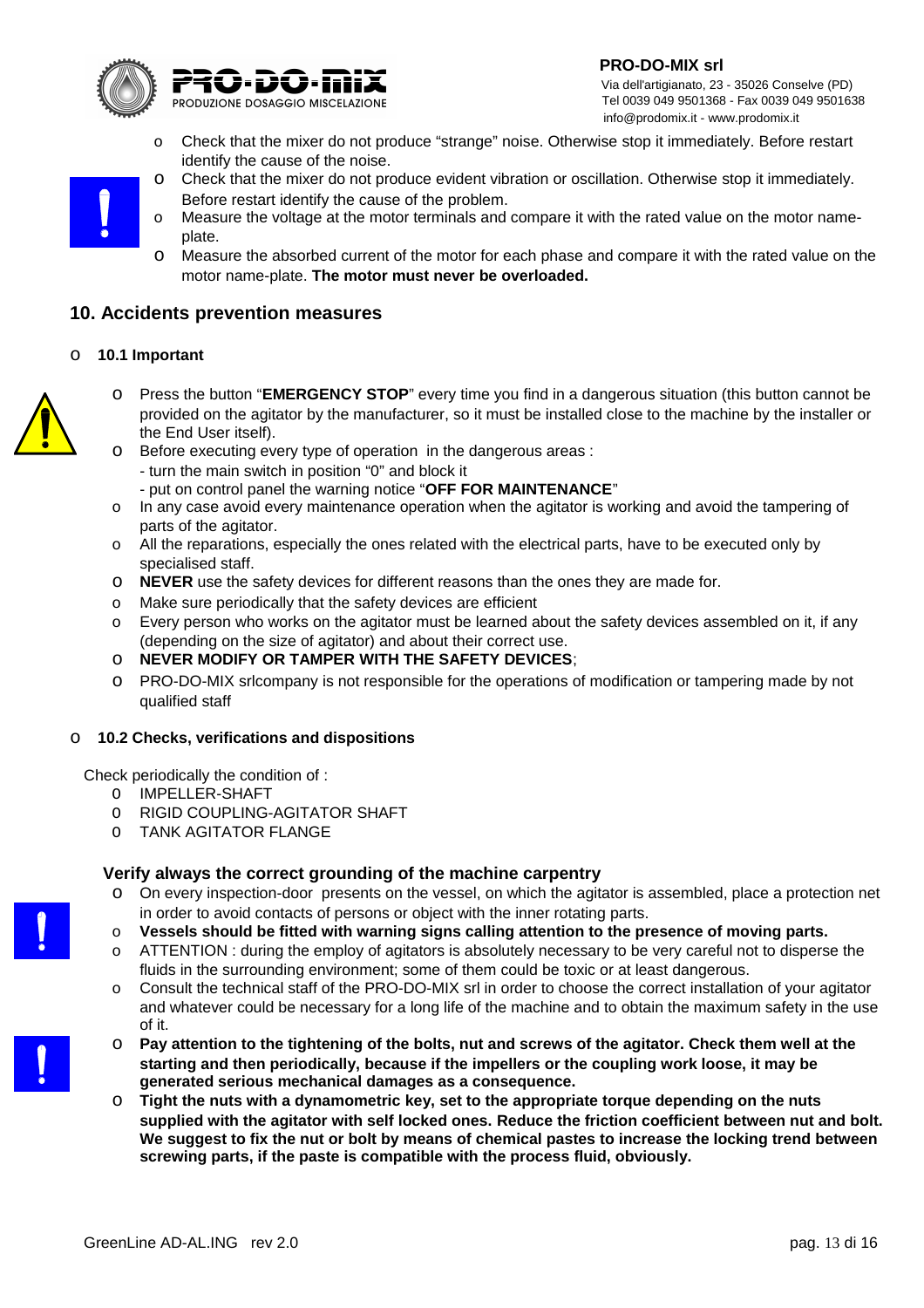

 **PRO-DO-MIX srl** Via dell'artigianato, 23 - 35026 Conselve (PD) Tel 0039 049 9501368 - Fax 0039 049 9501638 info@prodomix.it - www.prodomix.it

o PRO-DO-MIX srl technicians are available for providing general advice on installation problems or on choosing materials to be used in contact with the fluids, depending on the fluid's properties and working conditions (e.g. temperature, pressure, tendency to explode etc.) and on any other issue affecting mixer durability and plant safety. PRO-DO-MIX srl , however, shall not be considered responsible for any suggestions it should be asked to provide because said suggestions derive from previous positive experiences in situations similar to the ones at hand of which PRO-DO-MIX srl ignores actual plant specifications and process parameters, which remain under the competence of the third parties.

#### o **10.3 Contrary directions**

#### **On the machine there are different parts to which you should pay attention, because they could cause injury to the operator**



- o Rotating parts: crushing danger
- o Moving parts : break danger
- o Sharp parts : amputation danger
- o Rotating sharp parts : amputation danger
- o Under tension parts : struck by lighting danger

#### **Attention : some of the above mentioned parts are dangerous also when the agitator is not working. Always remember to work carefully and maintain always the safety distance also when executing the maintenance operations.**

**Verify in any case that the safety devices are on.**

- $\Rightarrow$  Never use the machine without protections devices and never modify these devices.
- $\Rightarrow$  In case of breaking of a protection, repair it immediately or substitute it with another one of the same model.
- $\Rightarrow$  DO NOT MODIFY OR TAMPER THE SAFETY DEVICES, every operation of tempering or modification made by not qualified staff, cannot be a PRO-DO-MIX srl company responsibility

#### **11. Maintenance**



- Before starting work on the mixer, make sure that:
- o **The electricity supply has been switched off and that it cannot be accidentally switched on.**
- o **The tank where the mixer is installed in not in pressure or vacuum.**
- o **The surface of the mixer and/or the tank are not hot or icy.**
- o **The eventual vapours or smells that can escape out from the tank are not dangerous for persons or environment.**

After approx. 100 duty hours from the first start-up, check that all the screws and bolts are tightened For mixers operating in standard conditions, e.g. ambient temperature =  $0 \div 40$  °C – mixed fluid temperature  $0 \div 80$ °C, the ordinary scheduled maintenance are the following:

- o For all the agitators: to replace however the bearings every 8,000 hours approximately of operation or before if noises, vibrations or overheatings are evidenced.
- o To see the here attached recommendations of the constructor for the maintenance of the motor.

For mixers operating out from standard conditions, specific information will be supplied.

Periodically check the regular operation of the mixer and replace the eventual shaft seal, gaskets and elastic elements of the joints and clean the motor cooling fan grid and the impeller/s.

For disassembly and assembly procedures read the specific instructions and drawings, when supplied, or send the mixer to the manufacturer.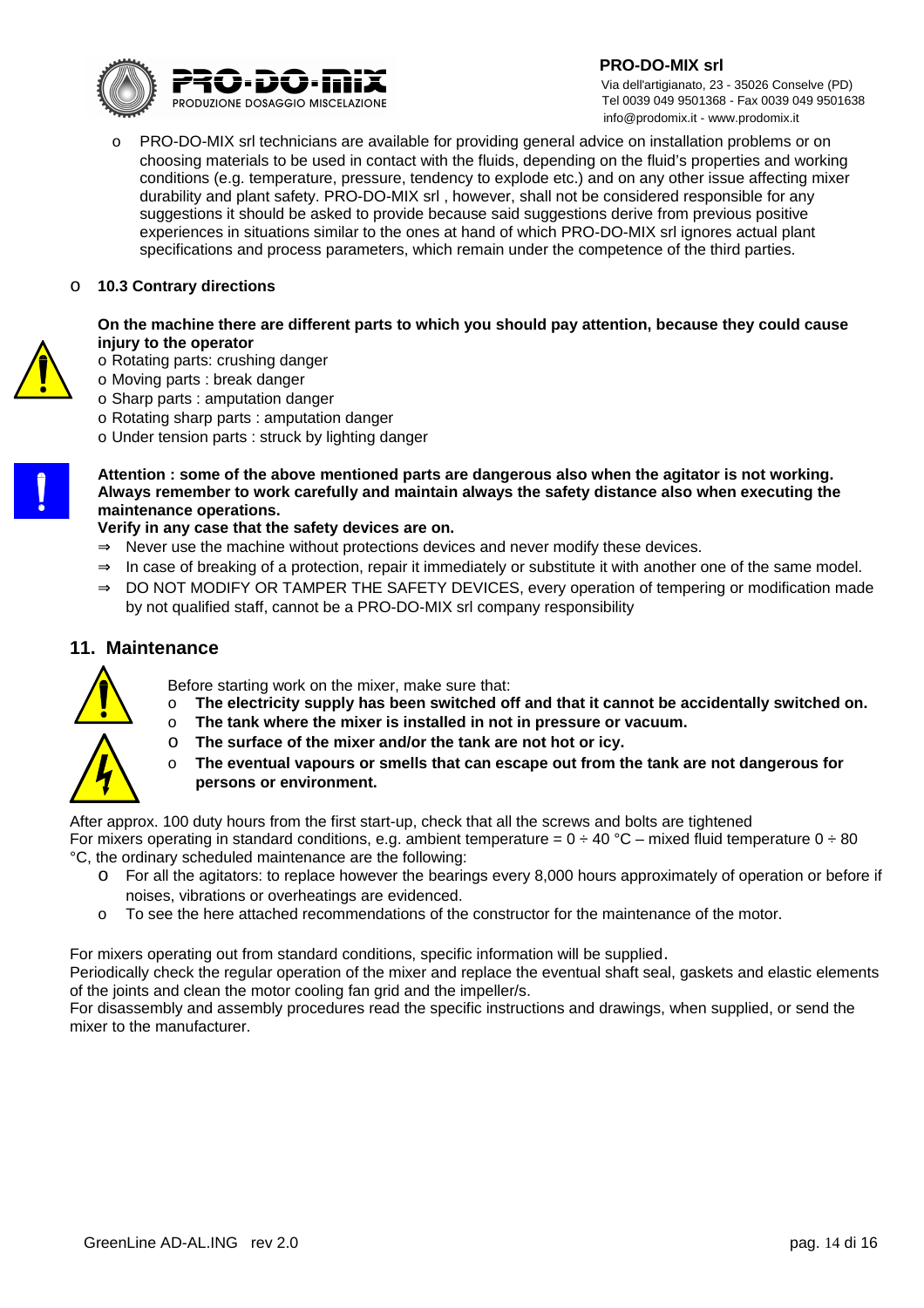

#### **12. Fault Finding Chart**

| Fault |                                                 |               | <b>Probable Cause</b>                                                                                                     | <b>Possible Remedy</b>                                                       |  |
|-------|-------------------------------------------------|---------------|---------------------------------------------------------------------------------------------------------------------------|------------------------------------------------------------------------------|--|
| I1    | The mixer doesn't start a)                      |               | No electrical power                                                                                                       | Supply electric power                                                        |  |
|       |                                                 | b)            | Blown fuses because inadeguate (blowing Replace fuses with adequate ones<br>current too low)                              |                                                                              |  |
|       |                                                 | C)            | Blown fuses because the motor or the<br>supply cable are damaged                                                          | Repair the motor or replace the cable                                        |  |
|       |                                                 | d)            | Overload protection previously tripped                                                                                    | Reset the protection (if it trips again see fault<br>2)                      |  |
| 2     | Overload protection<br>trips                    | $ a\rangle$   | Overload setting is incorrect                                                                                             | Check the setting of the motor starter and<br>replace, if necessary          |  |
|       |                                                 | b)            | The motor runs on two phases                                                                                              | Check the electrical connections. Replace<br>the fuse if defective           |  |
|       |                                                 | $\vert c)$    | Foreign objects on the rotating parts or<br>the impeller/s is immersed in solids                                          | Remove the solids from the shaft and the<br>impeller/s                       |  |
|       |                                                 | d)            | Density or viscosity of the mixed liquid is<br>higher than specified in the sales<br>documents                            | Please contact the manufacturer for<br>lassistance                           |  |
|       |                                                 | le)           | Defective bearings                                                                                                        | Regrease or change bearings                                                  |  |
| ß.    | Mixer makes too<br>much noise.                  | a)            | Impeller/s draw in air or cavitate due to<br>low liquid level                                                             | Increase the liquid level in the tank and keep<br>it as constant as possible |  |
|       | Mixer runs<br>unevenly and vibrates             | b)            | Impeller/s out of balance (foreign objects<br>on the impeller blades)                                                     | Clean and check the impeller/s                                               |  |
|       |                                                 | C)            | The mixer shaft is not linear                                                                                             | Check the linearity of the mixer shaft and                                   |  |
|       |                                                 | d)            | Defective bearings                                                                                                        | Regitually contactoth beganificture for                                      |  |
|       |                                                 | e)            | Defective motor fan                                                                                                       | Replace the fan                                                              |  |
|       |                                                 | f)            | the wall are not provided the baffles                                                                                     | See point 8.2 for present manual                                             |  |
| Ā.    | Insufficient or no                              | a)            | Foreign objects on the impeller/s                                                                                         | Clean the impeller/s                                                         |  |
|       | mixing effect                                   | b)            | Impeller/s installed in a wrong way or                                                                                    | Check that the impeller/s is properly                                        |  |
|       |                                                 | $\mathsf{c})$ | positigndirection of rotation                                                                                             | <b>Revelled</b> the direction of rotation                                    |  |
|       |                                                 | d)            | The characteristics of the mixed liquid or<br>the dimension of the tank are different<br>from that specified in the sales | Please contact the manufacturer for<br>lassistance                           |  |
| 5.    | Too high temperature<br>in the support/lantern, | a)            | The motor is overloaded and the motor<br>starter is defective or setting is incorrect                                     | See fault 2) and check the motor starter                                     |  |
|       | speed variator/reducer<br>or motor              | b)            | Fault in the motor cooling system. Too<br>much dirty in the motor cooling fan grid                                        | Chech the motor cooling system and clean<br>the fan grid                     |  |
|       |                                                 | C)            | The mixed fluid temperature is too high                                                                                   | Check the temperature in the tank. It must                                   |  |
|       |                                                 | ld)           | The ambient temperature is too high                                                                                       | Check the ambient temperature. It must be                                    |  |